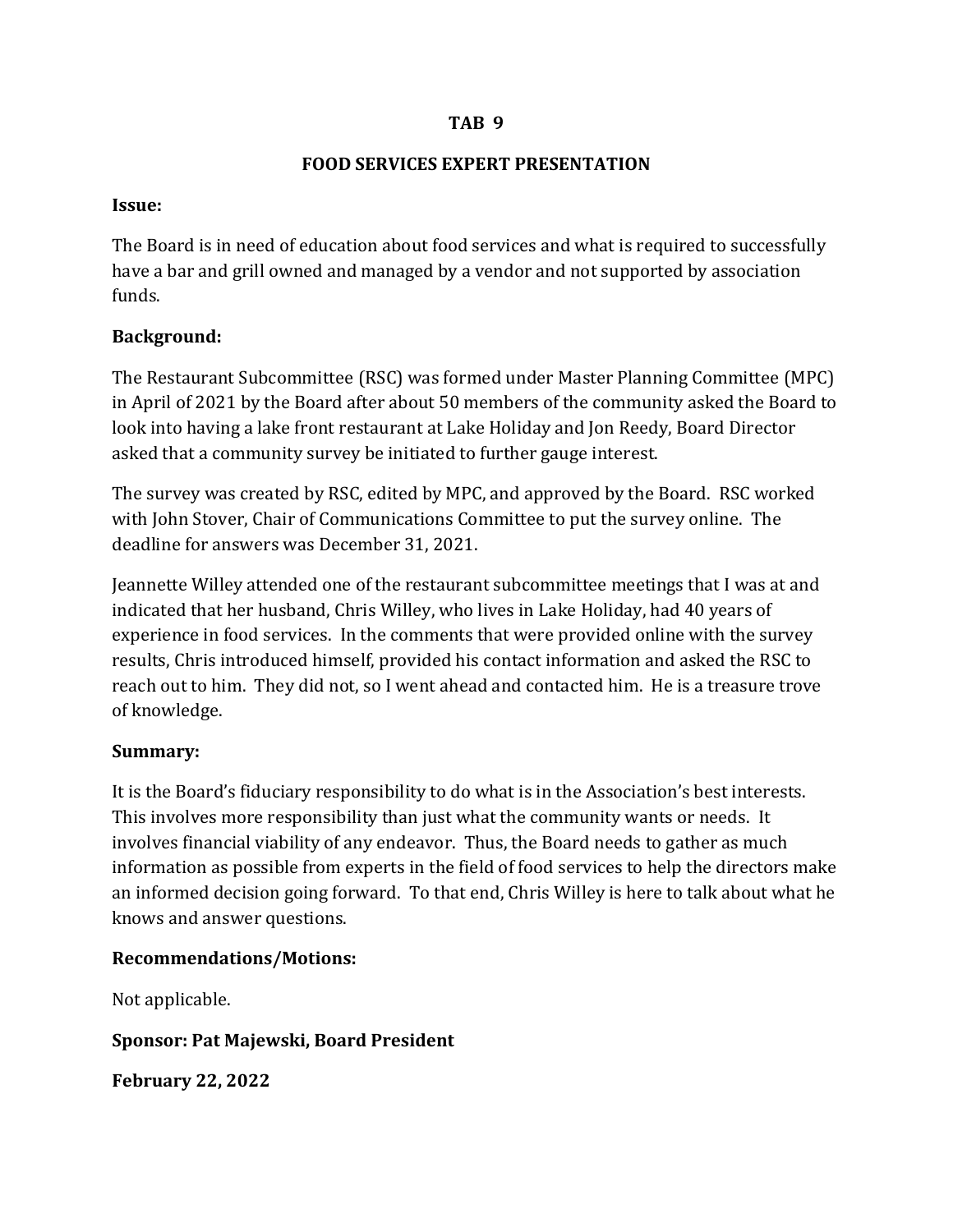#### **Introduction to Chris Willey, Restaurant General Manager, Retired 2020.**

**I am** an accomplished restaurant management professional with 35 years of managing highprofile food service restaurants and catering operations encompassing new unit openings, unit improvement projects, facility, and food safety operations.

I have been a professional Chef working in diverse operations as Park catering and production Chef at Universal Studios to Executive Chef of a 40 seat French restaurant.

For the past 12 years I have managed a large staff of 50 or more and administered all essential office functions ranging from payroll and H.R. to financial and budgeting duties for Compass Group/Restaurant Associates (the world's largest catering company) in Arlington VA. and Washington DC.

In 2008 I was the General Manager of Market Salamander in Middleburg VA, a gourmet grocery and casual upscale restaurant for a fortune magazine businesswoman of the year Sheila Johnson.

From 2004 to 2008 I worked as a regional operations manager for the D.C based Seasons Culinary Service and was successful in growing sales and client loyalty moving from a regional manager to a corporate manager.

From 1999 to 2004, I successfully opened and operated several very extensive food service operations for Sodexho USA at the Gannett/USA-Today operations and Capital One Corp, both in Tysons Corner VA. and was responsible for all initial and ongoing hiring and set up of these operations. Those restaurants included large food courts, coffee shops, catering, and retail merchandise stores.

I have a degree in Restaurant management and have taken numerous continuing education courses in accounting, personnel management, computer application management and have completed all necessary coursework in project management. I have strong verbal and written skills and I am proficient in MS Office, financial accounting, H.R. and events management software.

Lastly, I am a licensed Northern VA food service manager and have been fully certified in HACCP and service safe manager and have been TIPS certified.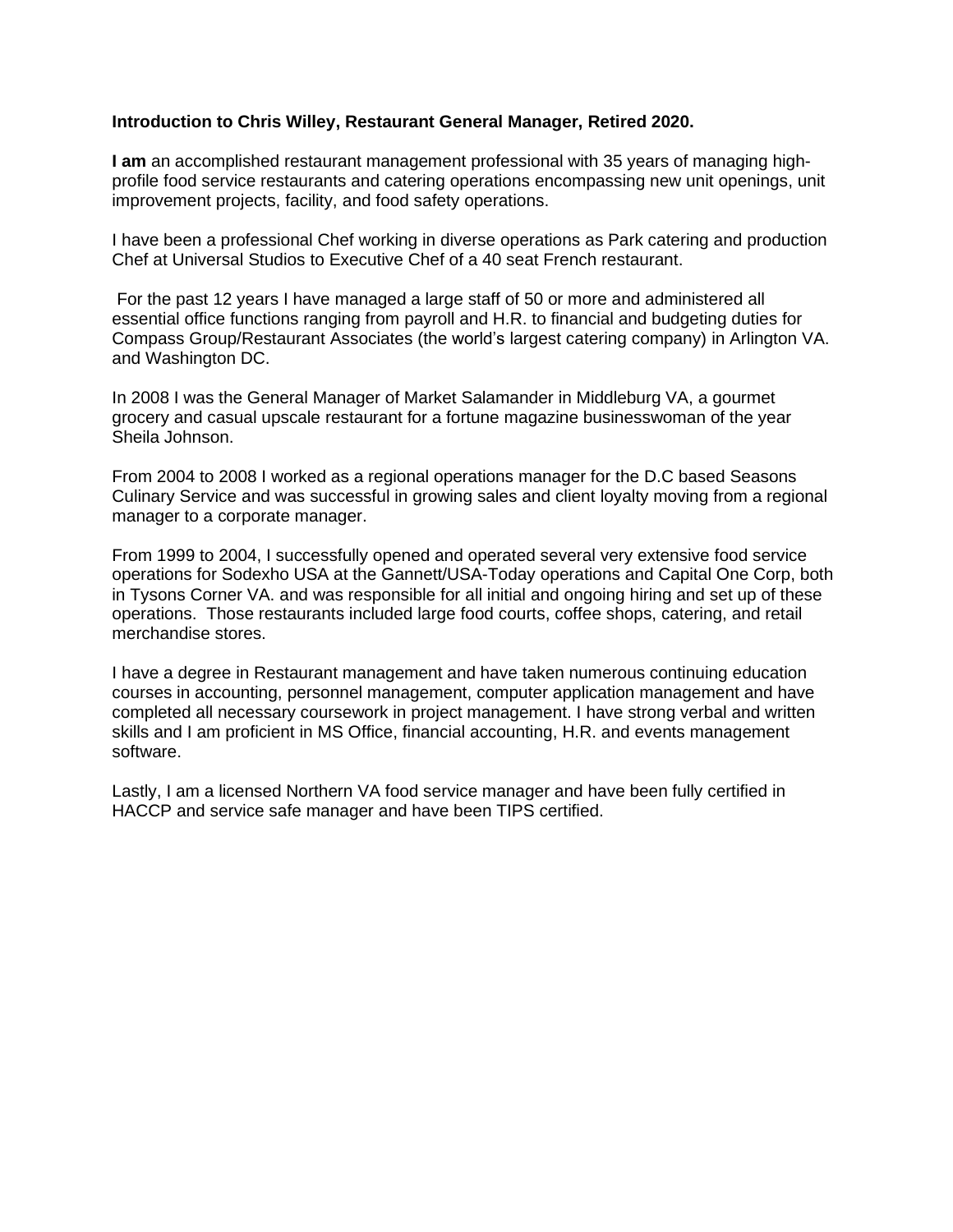# The Restaurant Business

The restaurant business is a "business" not a hobby. It is often referred to as a business of pennies, meaning the profit margins are very small. Statistically a vast majority of restaurants that open each year close within the first-year due to many factors but mostly because of financial failure. The situation is complicated by rapidly rising food, labor, utility and insurance costs and significant qualified staffing shortages. There are also many other impacts that the public is not aware of ranging from the health and safety of patrons (a person can become very ill and or die of food and or alcohol poisoning) to the environmental, physical and liability issues.

The following are questions that need to be answered prior to implementation of a "restaurant plan" (either self-operated or subcontracted) completely documented and formally submitted to all LH BOD members and homeowners to review prior to any issuance of an RFP.

## • **Facilities**

- Existing or new buildout who pays, how and when
	- Space usage and parking

## • **Financial viability**

- Do we have the active population to support a restaurant?
	- Closely define what it is we want, i.e. a detailed menu, bar menu service and general service levels associated with price structuring. Glass and silverware vs. paper/plasticware operation? How many days/nights per week does it operate, does it serve breakfast, lunch dinner. Opening and closing times, holiday, inclement weather impacts. Delivery service?
	- Who pays for utility costs (electric, gas water/sewage) maintenance and repair of the facility interiors, exteriors, and the surrounding grounds?
	- The issuance of a liquor license will need to be put up for public hearing and is not a guarantee of issuance.
	- **Does this impact LH homeowners' dues at any time now or in the future?**

## • **Health and safety**

- What impact does a permanent food service operation have on LH? Rodent, garbage, trash, recycling systems and the need for implementation of a solid waste grease trap (and its effects on LH wastewater system) fry oil grease holding and removal. Consideration of the effects of heavy insect and rodent pesticide use close to the lake and the beach.
- Frederick County Health department notification of said intentions and a walk-through conducted, plans would need to be submitted, approved and worked through with the county.